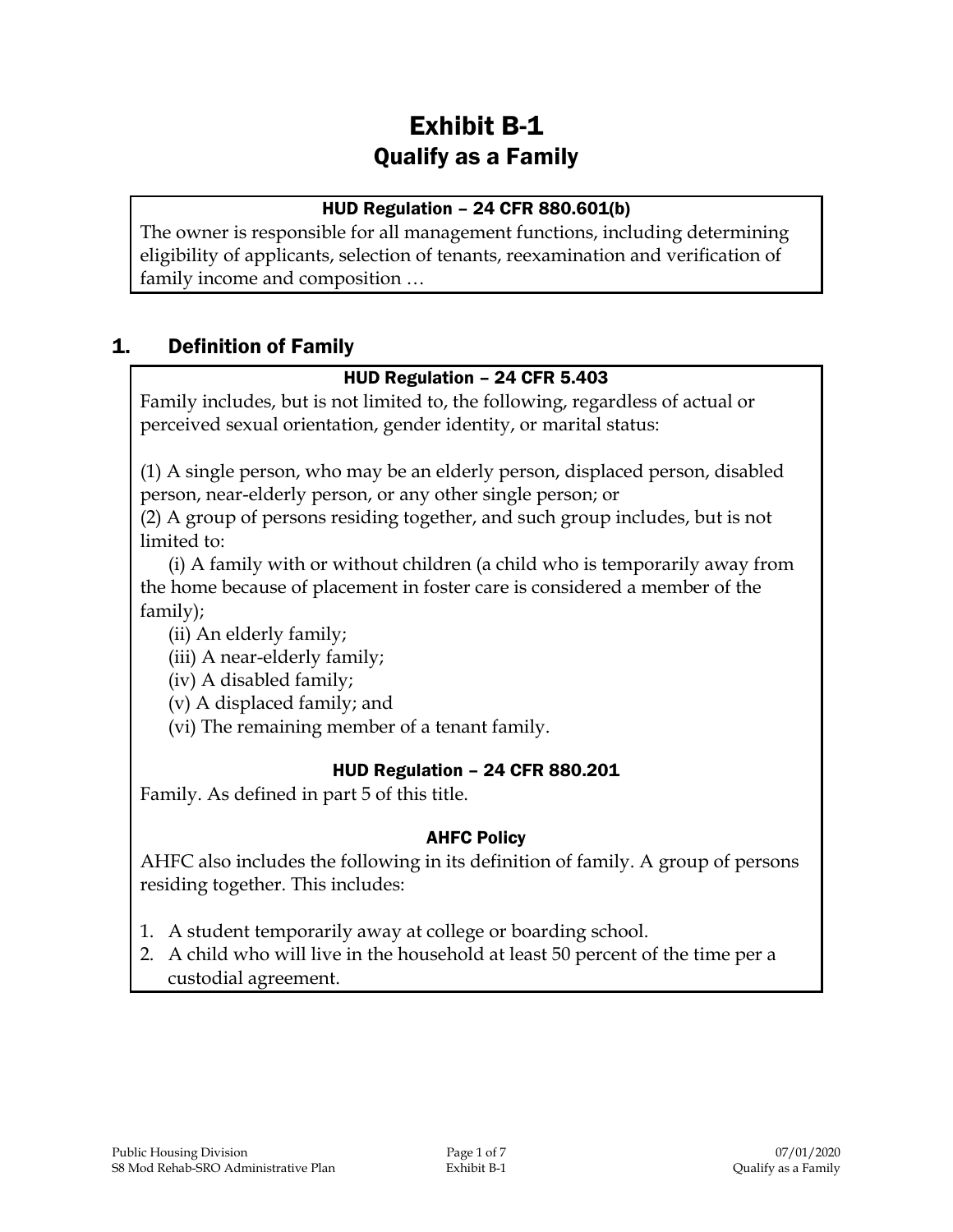- 3. Unborn children of pregnant women. These persons are counted when determining whether a family meets the income limit and for purposes of subsidy.
- 4. Two or more previously unrelated disabled/elderly persons who choose to live together due to financial, not familial status. This encourages those individuals who are interested in sharing or pooling their resources to do so.

### 1.A Applicant

### HUD Regulation – 24 CFR 5.403

Applicant means a person or a family that has applied for housing assistance.

### 1.B Continued Occupancy

For purposes of continued occupancy, the term family also includes the remaining member of a participant family with the capacity to execute a lease. See Last Remaining Family Member below.

# 2. Individual Member Definitions

The following definitions are derived from the HUD definitions. See the Income Determination and Verification chapter for verification procedures for individual categories.

### 2.A Adult

Any person who is:

- $\geq 18$  years of age or older;
- $\triangleright$  A 16 or 17 year old minor legally emancipated or married

### 2.B Co-Head of Household

This is an individual in the household who is equally responsible for the lease with the Head of Household. A family may have a spouse or co-head, but not both. A co-head never qualifies as a dependent.

#### 2.C Disabled Family

### HUD Regulation – 24 CFR 5.403

Disabled family means a family whose head (including co-head), spouse, or sole member is a person with a disability. It may include two or more persons with disabilities living together, or one or more persons with disabilities living with one or more live-in aides.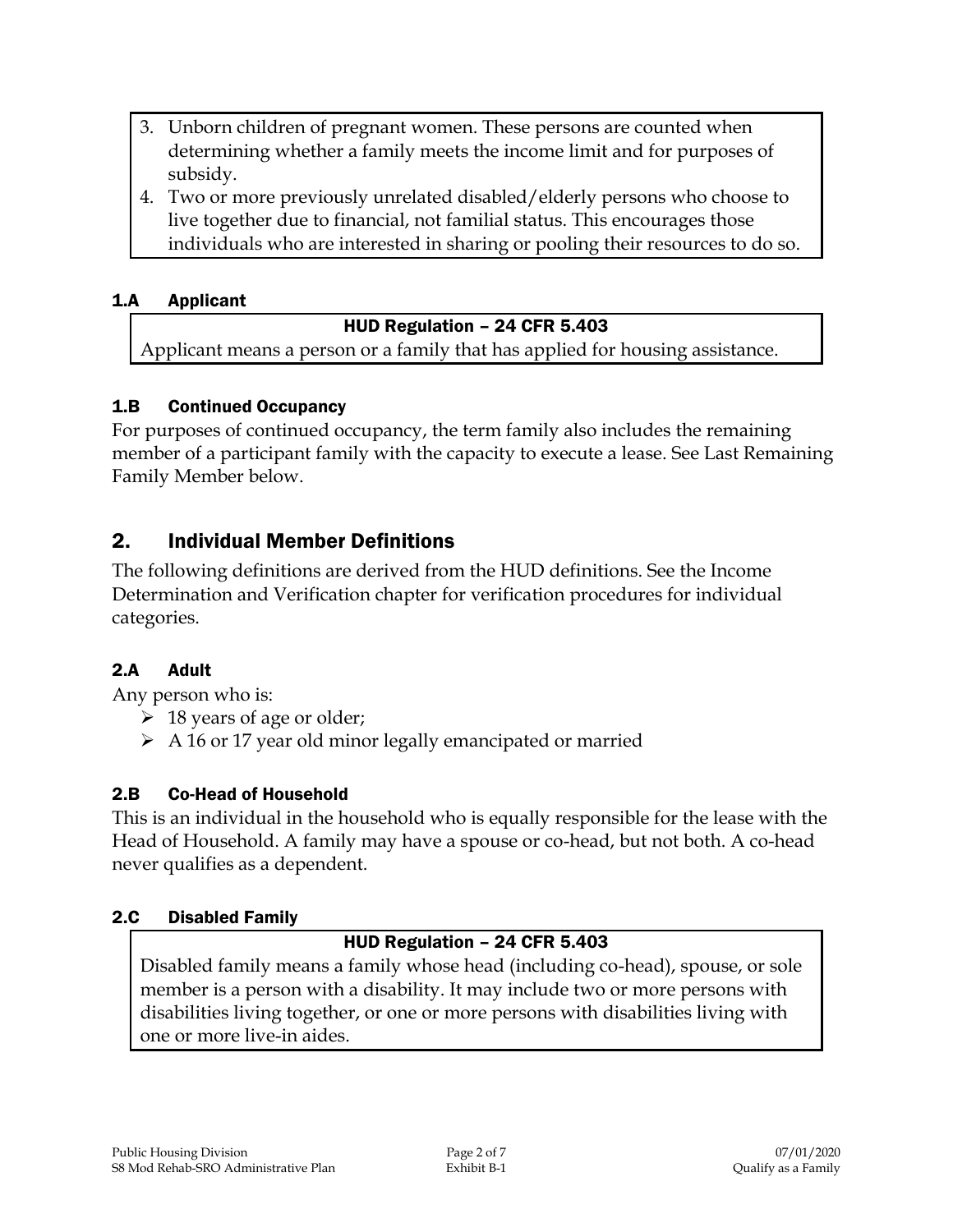#### 2.D Person with Disabilities

#### HUD Regulation – 24 CFR 5.403

Person with disabilities:

- (1) Means a person who:
	- (i) Has a disability, as defined in 42 U.S.C. 423;

(ii) Is determined, pursuant to HUD regulations, to have a physical, mental, or emotional impairment that:

- (A) Is expected to be of long-continued and indefinite duration;
- (B) Substantially impedes his or her ability to live independently, and
- (C) Is of such a nature that the ability to live independently could be improved by more suitable housing conditions; or
- (iii) Has a developmental disability as defined in 42 U.S.C. 6001.

(2) Does not exclude persons who have the disease of acquired immunodeficiency syndrome or any conditions arising from the etiologic agent for acquired immunodeficiency syndrome;

(3) For purposes of qualifying for low-income housing, does not include a person whose disability is based solely on any drug or alcohol dependence; and

(4) Means ''individual with handicaps'', as defined in § 8.3 of this title, for purposes of reasonable accommodation and program accessibility for persons with disabilities.

### 2.E Displaced Family

# HUD Regulation – 24 CFR 5.403

Displaced family means a family in which each member, or whose sole member, is a person displaced by governmental action, or a person whose dwelling has been extensively damaged or destroyed as a result of a disaster declared or otherwise formally recognized pursuant to Federal disaster relief.

# 2.F Elderly Family

### HUD Regulation – 24 CFR 5.403

Elderly family means a family whose head (including co-head), spouse, or sole member is a person who is at least 62 years of age. It may include two or more persons who are at least 62 years of age living together, or one or more persons who are at least 62 years of age living with one or more live-in aides.

### 2.G Elderly Person

# HUD Regulation – 24 CFR 5.100

Elderly Person means an individual who is at least 62 years of age.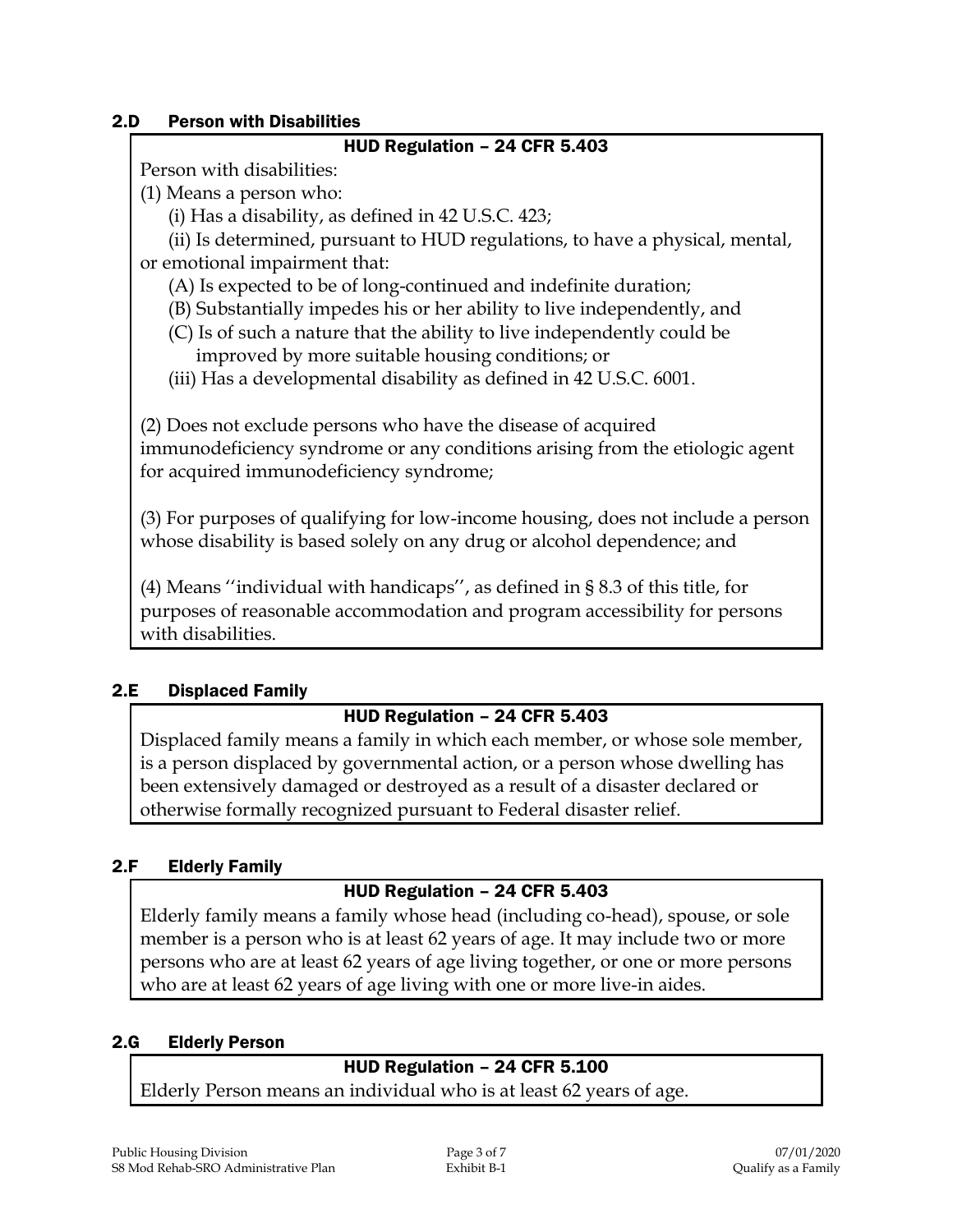#### 2.H Full-Time Student

#### HUD Regulation – 24 CFR 5.603

Full-time student. A person who is attending school or vocational training on a full-time basis.

#### AHFC Policy

Under 24 CFR 5.612, adult students may be ineligible for assistance. See the Student Rule exhibit.

### 2.I Head of Household

The adult member of the household who is designated by the family as the head, is wholly or partly responsible for paying the rent, and has the legal capacity to enter into a lease under state/local law. Emancipated minors who qualify under state law can be recognized as the head of household.

#### 2.J Household

#### HUD Regulation – 24 CFR 5.100

Household, for purposes of 24 CFR part 5, subpart I, and parts, 960, 966, 882, and 982, means the family and PHA-approved live-in aide.

#### 2.K Live-In Aide

### HUD Regulation – 24 CFR 5.403

Live-in aide means a person who resides with one or more elderly persons, or near-elderly persons, or persons with disabilities, and who:

(1) Is determined to be essential to the care and well-being of the persons;

(2) Is not obligated for the support of the persons; and

(3) Would not be living in the unit except to provide the necessary supportive services.

### AHFC Policy

These persons are not considered part of the family's household when calculating income, but will count towards the subsidy standard. See the Live-In Aide exhibit.

### 2.L Minor or Youth

This is an individual who is under the age of 18.

#### 2.M Near-Elderly Family

# HUD Regulation – 24 CFR 5.403

Near-elderly family means a family whose head (including co-head), spouse, or sole member is a person who is at least 50 years of age but below the age of 62; or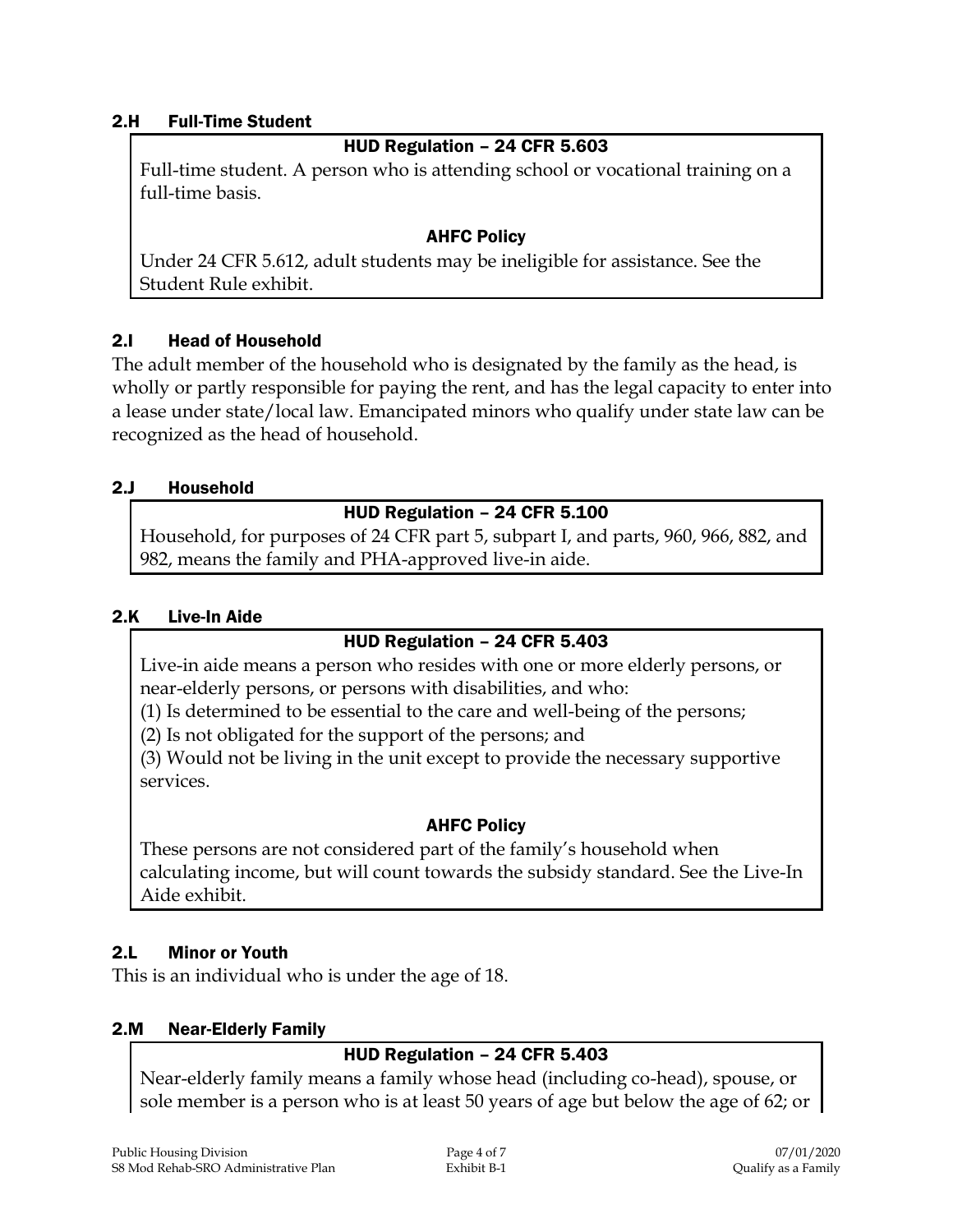two or more persons, who are at least 50 years of age but below the age of 62, living together; or one or more persons who are at least 50 years of age but below the age of 62, living with one or more live-in aides.

# 2.N Spouse

This is the husband or wife of the Head of Household who is equally responsible for the lease with the Head of Household. For proper application of the Noncitizens Rule, the definition of spouse is: the marriage partner who, in order to dissolve the relationship, would require a divorce. It includes the partner in a common law marriage, but does not apply to boyfriends, girlfriends, significant others, or co-heads.

# 3. Changing Household Members

Changes to family composition must be reported, in writing, to AHFC within **ten (10) business days** of the change. See the Interim Examination exhibit for any required changes to a family's annual income as a result of changes to household members.

# 3.A Addition of Family Members

With the exception of members added due to birth or adoption, the addition of family members requires the pre-approval of AHFC. An EIV report will be pulled for the family within 120 days of the effective date for an addition of a family member.

# 3.A.1. Adults

Adults wishing to be added to a family must meet all of AHFC's screening criteria, before they can be added to the household.

# 3.A.2. Minors

Families wishing to add minors (household member under 18 years of age) to a household must provide the appropriate verification as stated in Chapter 3.

# 3.B Removal of Family Members

To remove a family member, AHFC must receive verification of the family member's intent to leave or departure from the household.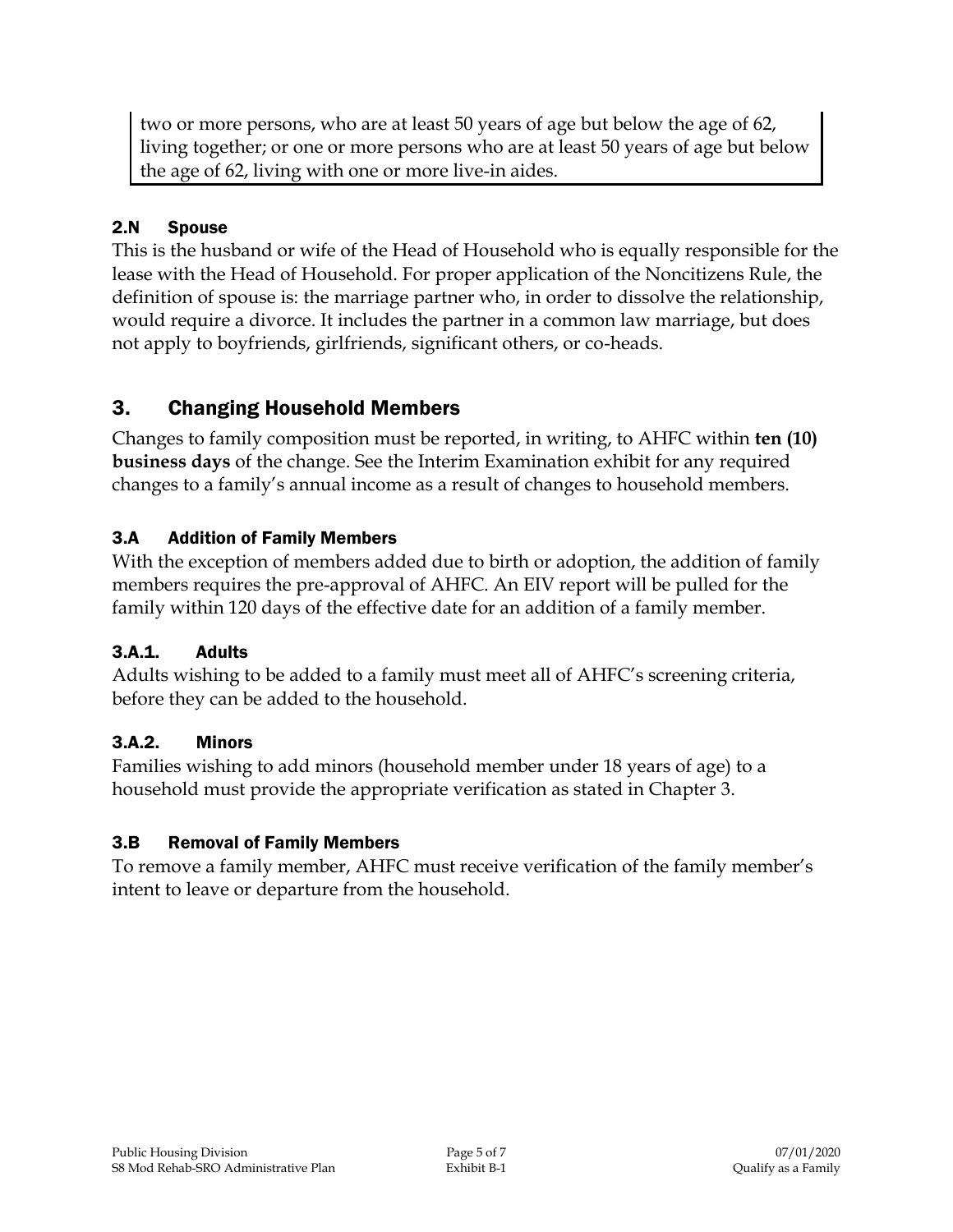# 4. Breakup of Family

AHFC will determine, on a case-by-case basis, which member of an assisted family continues to receive the rental assistance if the family breaks up. Staff will forward the facts to a supervisor or regional manager for a decision. Factors AHFC will consider in weighing continued assistance to particular family members include, but are not limited to:

- $\triangleright$  The assistance remaining with the family who remains in the original unit.
- $\triangleright$  To whom the rental assistance was initially issued.
- $\triangleright$  The family member who has sole or primary physical custody of minor children or who has primary responsibility for the care of ill, elderly, or disabled family members.
- $\triangleright$  If a court determines the disposition of property between members of the assisted family in a divorce or separation under a settlement or judicial decree, AHFC is bound by the court's determination of which family members continue to receive assistance in the program.
- Other factors or mitigating circumstances presented to AHFC.

AHFC will provide a decision in writing to the family members who are breaking up. See the Violence Against Women Act exhibit for VAWA protections.

# 5. Last Remaining Family Member

If the head of household dies or leaves the unit permanently, the remaining family members qualify as a family if there is at least one individual (not a live-in aide) of legal age and capacity to execute the lease living in the family.

### 5.A Minor Children Only

AHFC may allow an adult, who is not a current member of the family, to be a new head of household after the death or departure of the original head of household when the only family members remaining in the unit are minors. The new head of household must pass AHFC's screening criteria.

### 5.B Court-Appointed Guardian

In cases where the remaining family members are orphaned children, a court-appointed guardian may be considered the last remaining adult family member if that person otherwise passes the screening requirements.